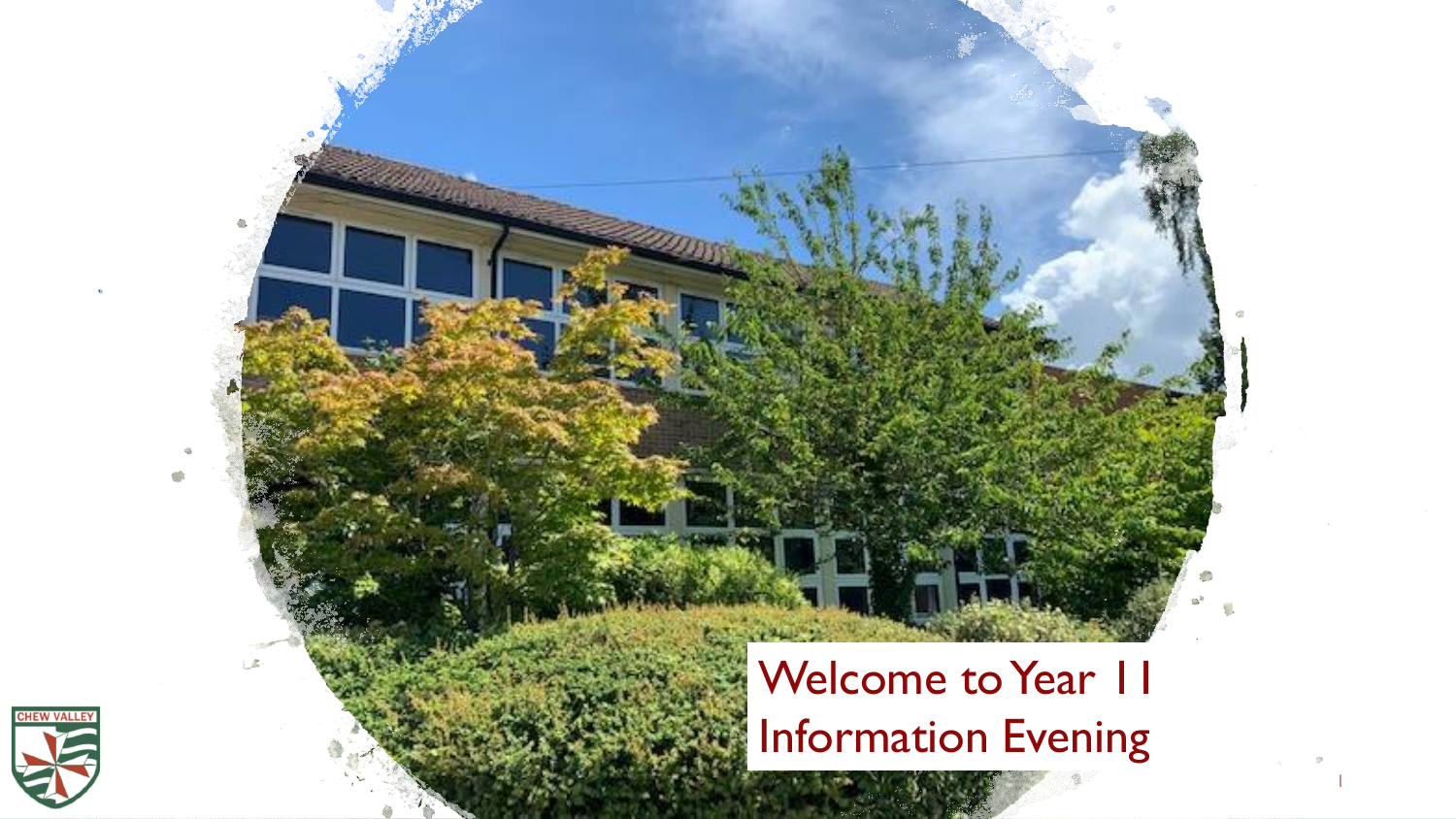1. Mock Exams 28/3/22 2. Senior staff interviews<br>3. Easter Camp Easter Camp 4. GCSE and Study time<br>5. Last day of school Last day of school 6. Prom 7. Results day 8. Continued support

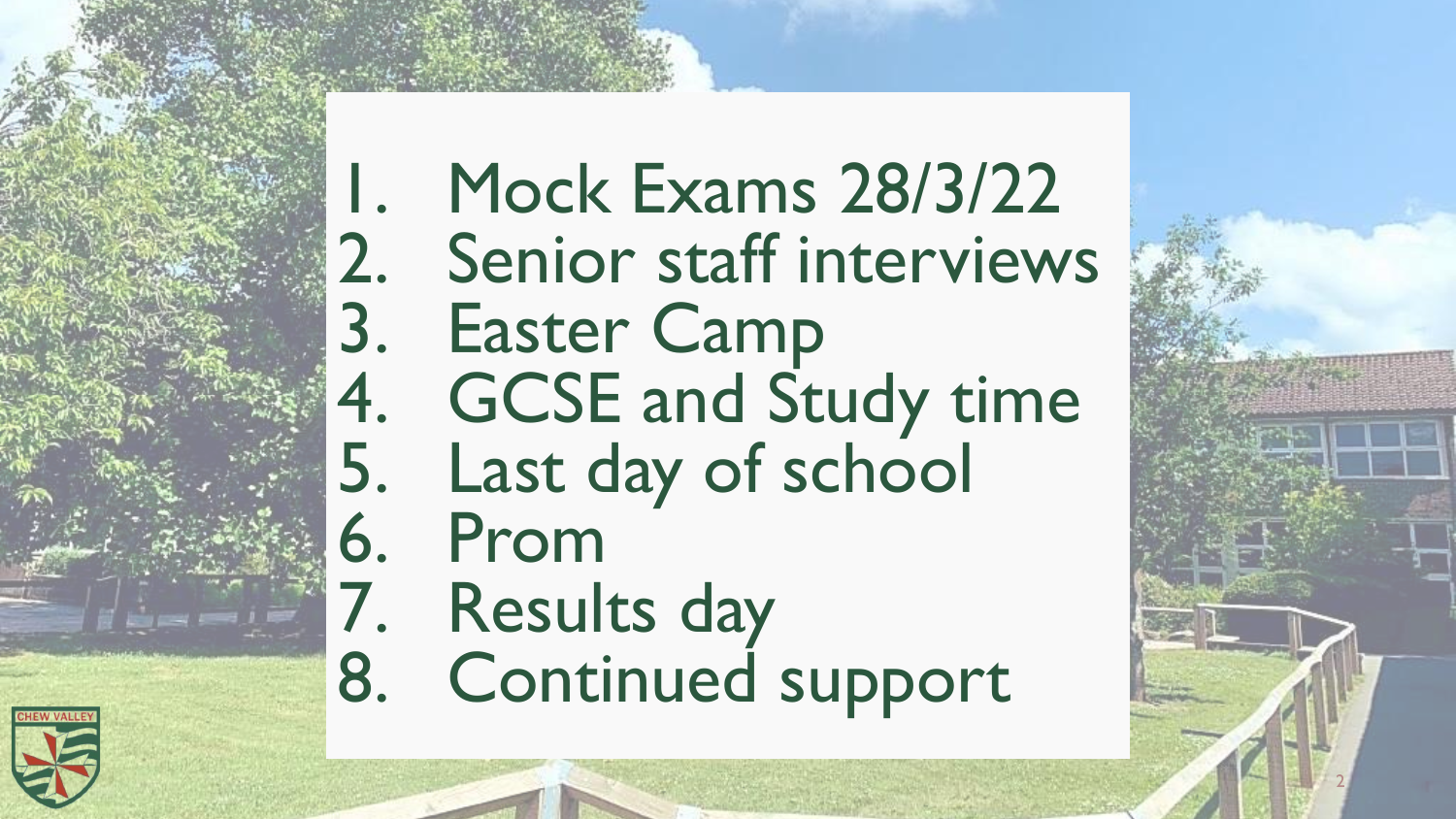#### Mock Exams 28.3.22

- $\checkmark$  Focus: Exam preparation and process
- $\checkmark$  1 exam per day (Year group split in half)
- $\checkmark$  1 English, 1 Science (Chemistry), 2 Maths
- $\checkmark$  Students will get feedback and marks, but exams will not be graded

- $\checkmark$  Normal lessons when not in exams
- ✓ 'Prep' time for each exam
- ✓ Full summer JCQ rules

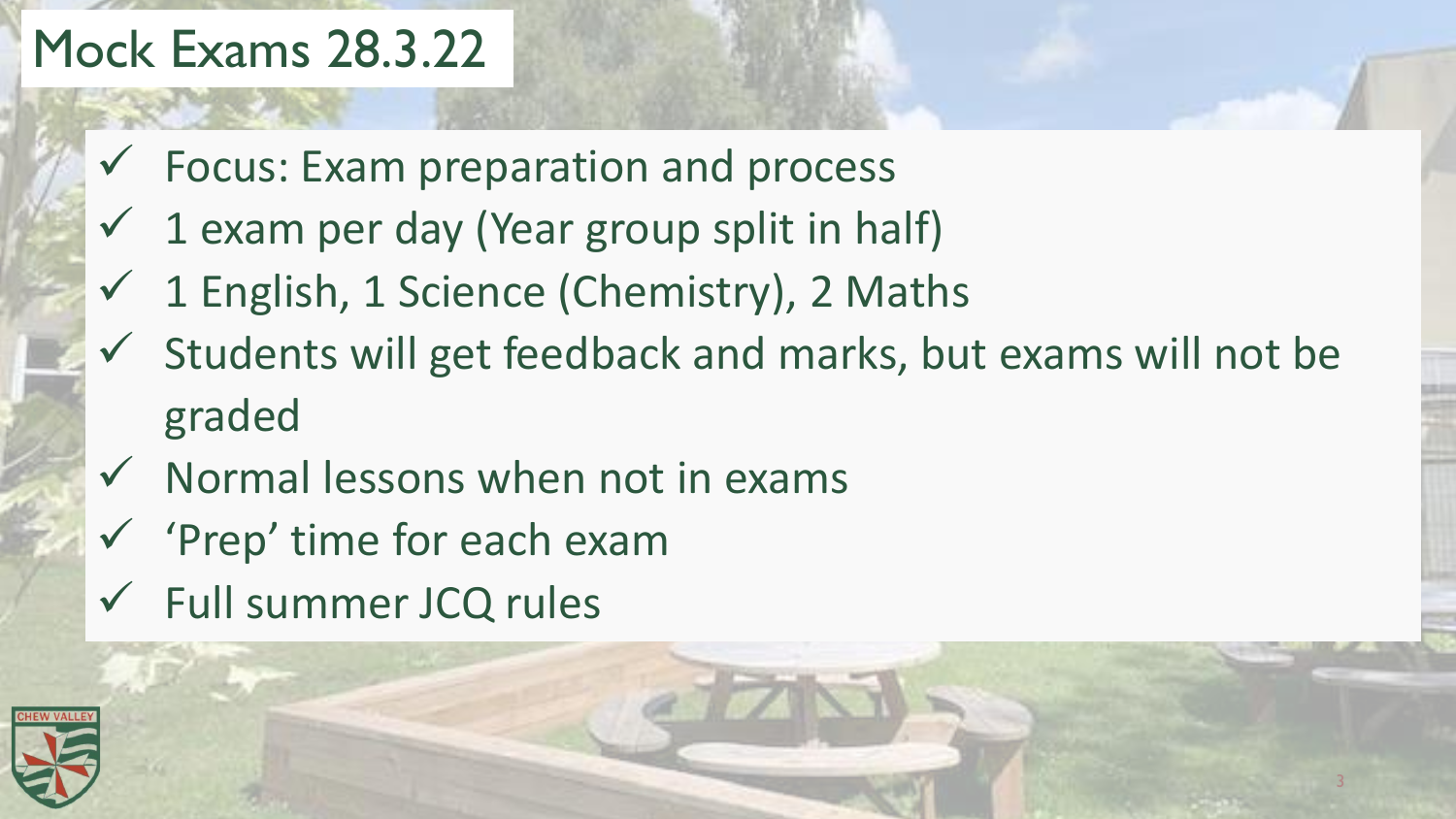# Senior Staff Interviews

- Every Year 11 student will have their 2<sup>nd</sup> meeting with a Senior member of staff
- Purpose to discuss exam preparation and future destination
- A 1-2-1 opportunity for a personalised meeting
- The details of appointment will be communicated directly to your child

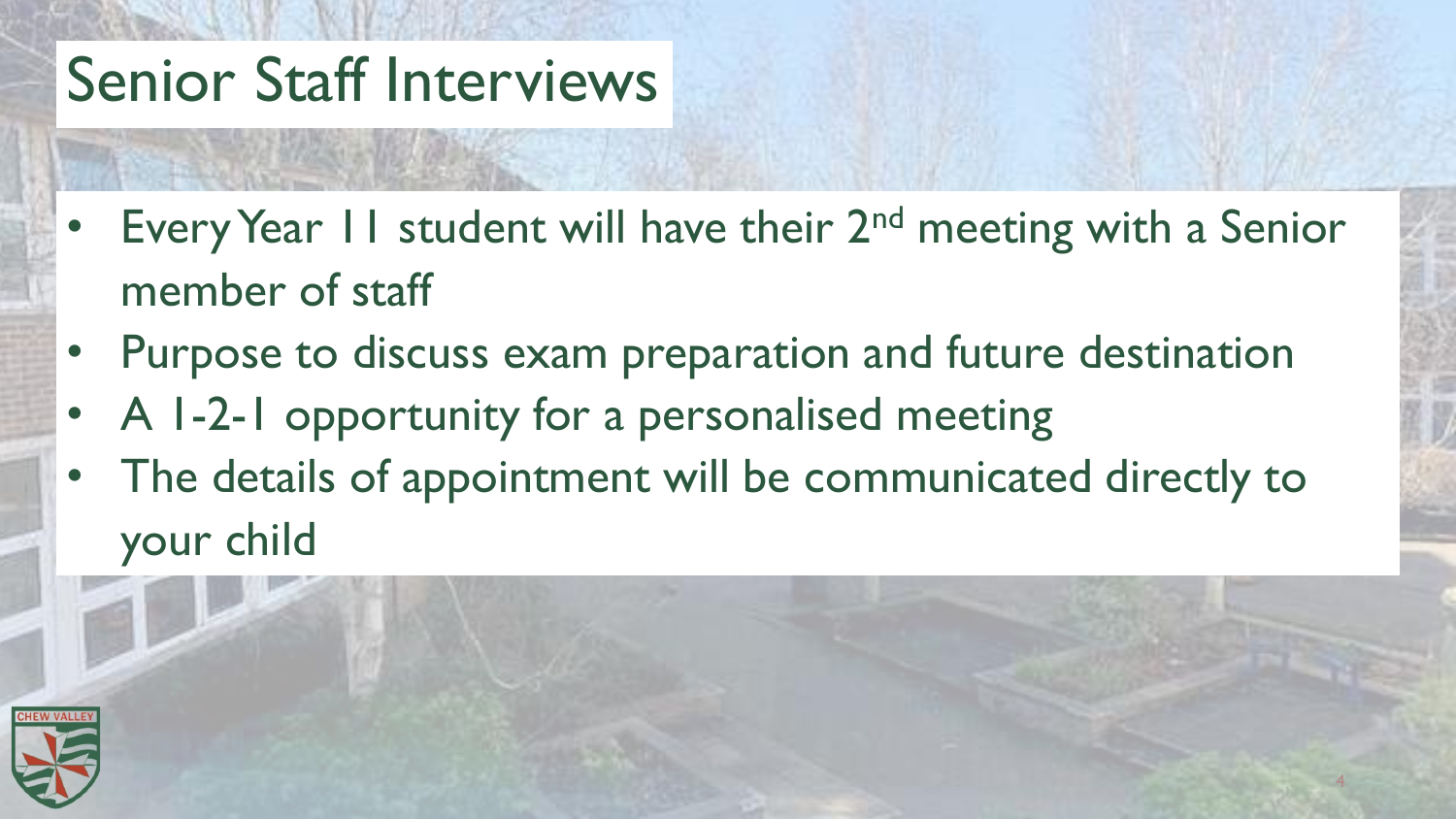### Easter Camp

- 11-13 April
- 118 confirmed places
- Mr Jones has overview
- Further details will be sent W/C 21/3/22
- This will include all relevant information (timings, dress code, timetables and expectations)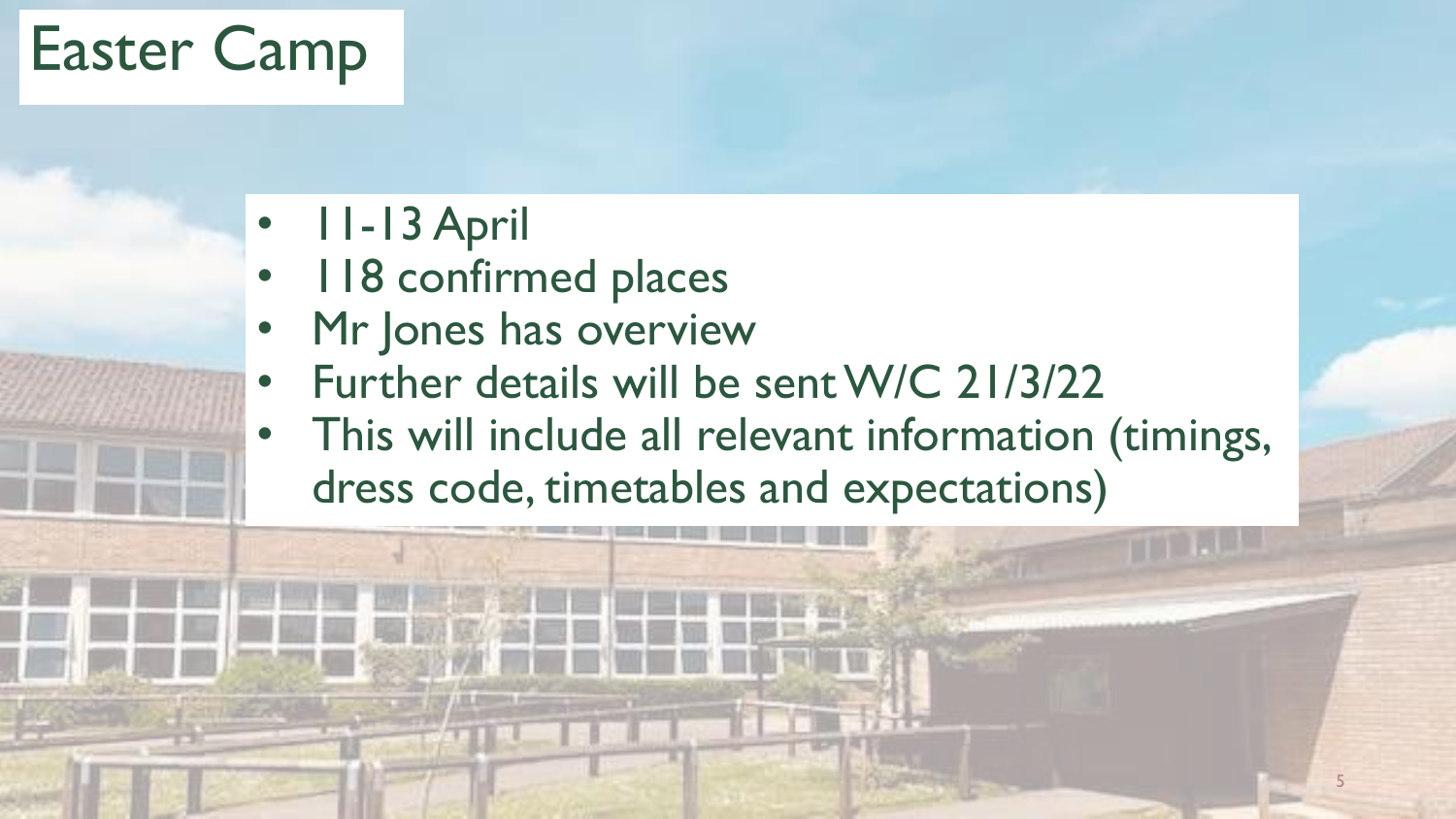### GCSEs and Study time #1

- GCSEs 2022 have changed
- Reduced content
- Highlighted examined content
- Some subjects have big changes, some do not
- Units/elements of the course removed
- Exam boards have released detail for each subject
- Teachers have worked through the detail
- Each teacher has formed a 10 week plan (INSET 28.2.22)

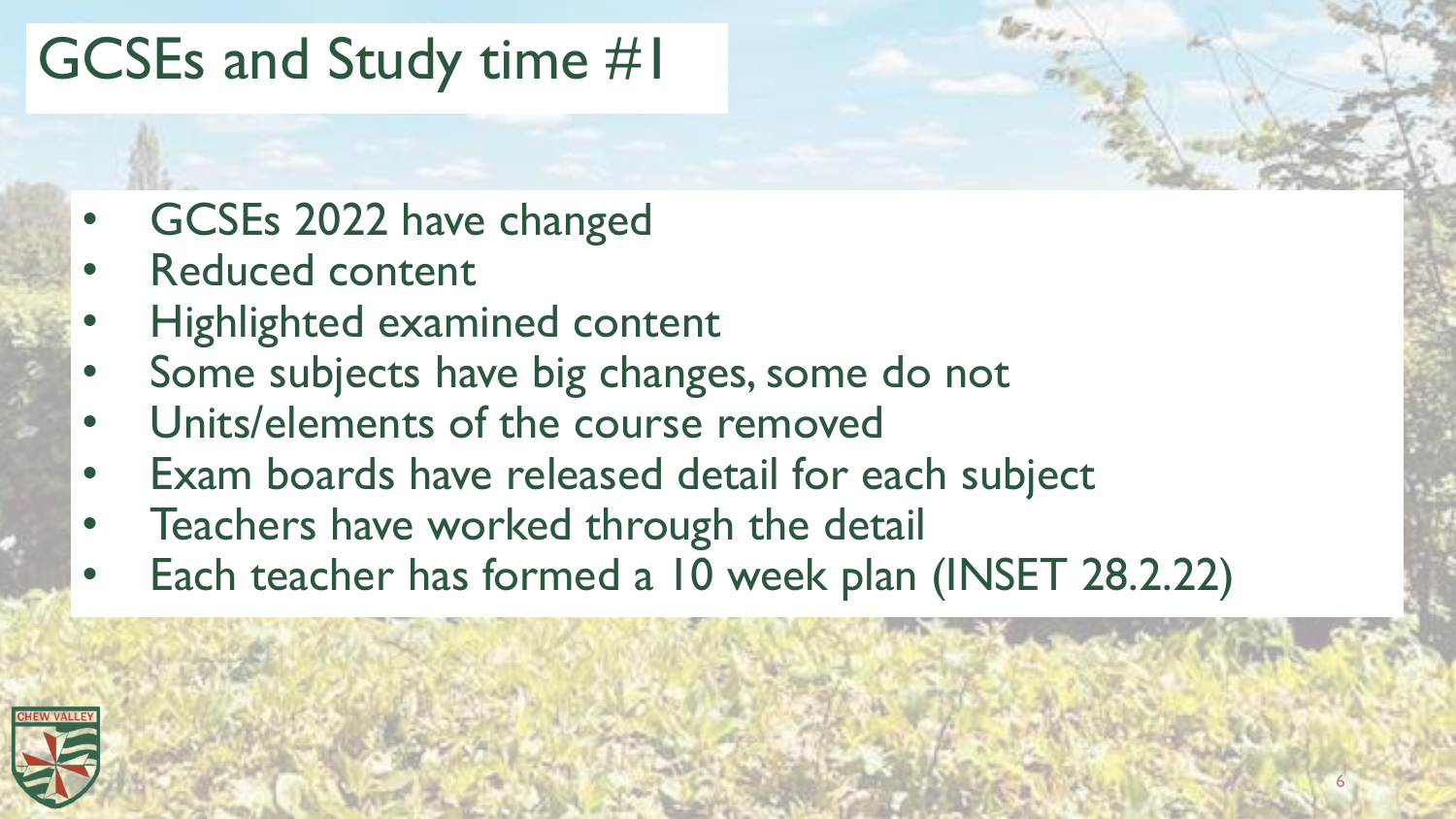### GCSEs and Study time #2

- All students are required to attend school until 27 May 2022 (last day of school)
- Exams will take place during this time, lessons will continue throughout this time
- Attendance is very important at this time
- Exams are earlier, this creates a long summer holiday
- In Term 6 students only attend for their exams there will be no lessons in Term 6

- We will have a central space for students in between exams
- Students will get a personalised timetable for their exams

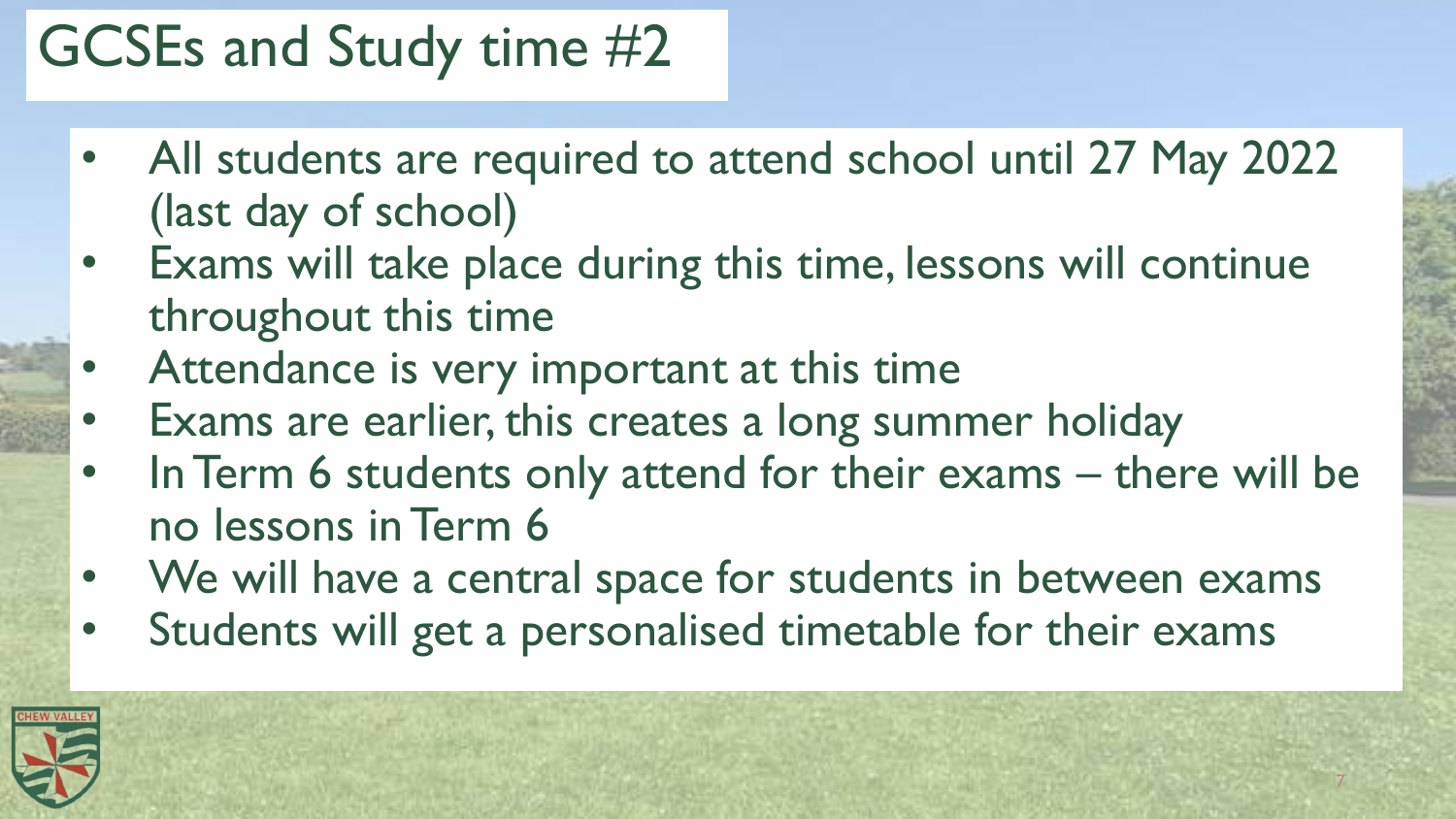### Last day of school

- Last day of compulsory attendance 27.5.22
- Last day of school, is the last exam (personal)
- We will have a leavers' event on/around 27.5.22
- All leaver activities will be at this event

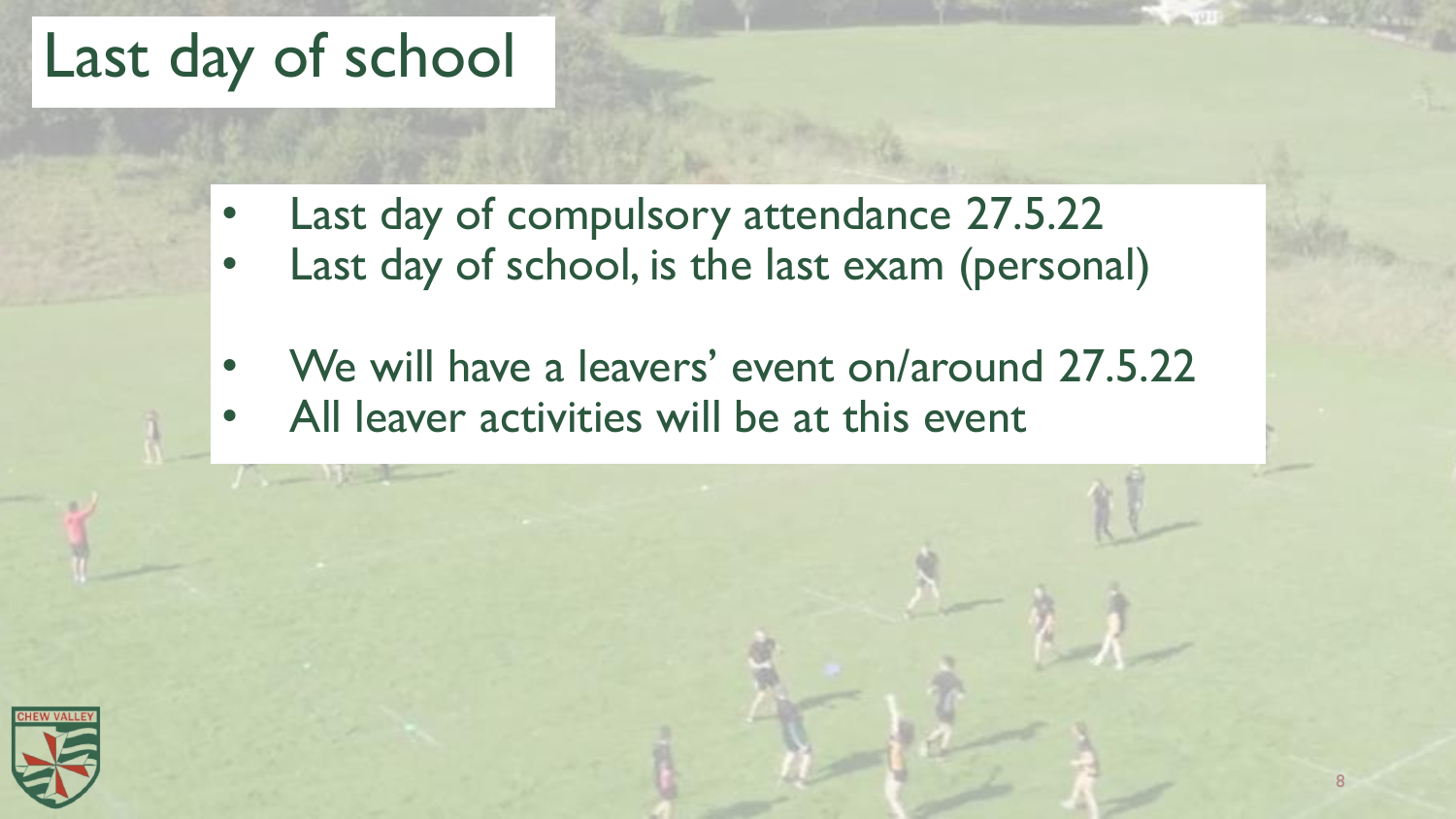### Prom

- 27 June 2022
- This is a celebration of a successful completion of school and exams at Chew Valley School
- All students are invited
- Senior team reserve the right to withdraw an invitation at any point
- Miss Bainbridge has overview
- Within the next week, a letter and payment details will be sent to you

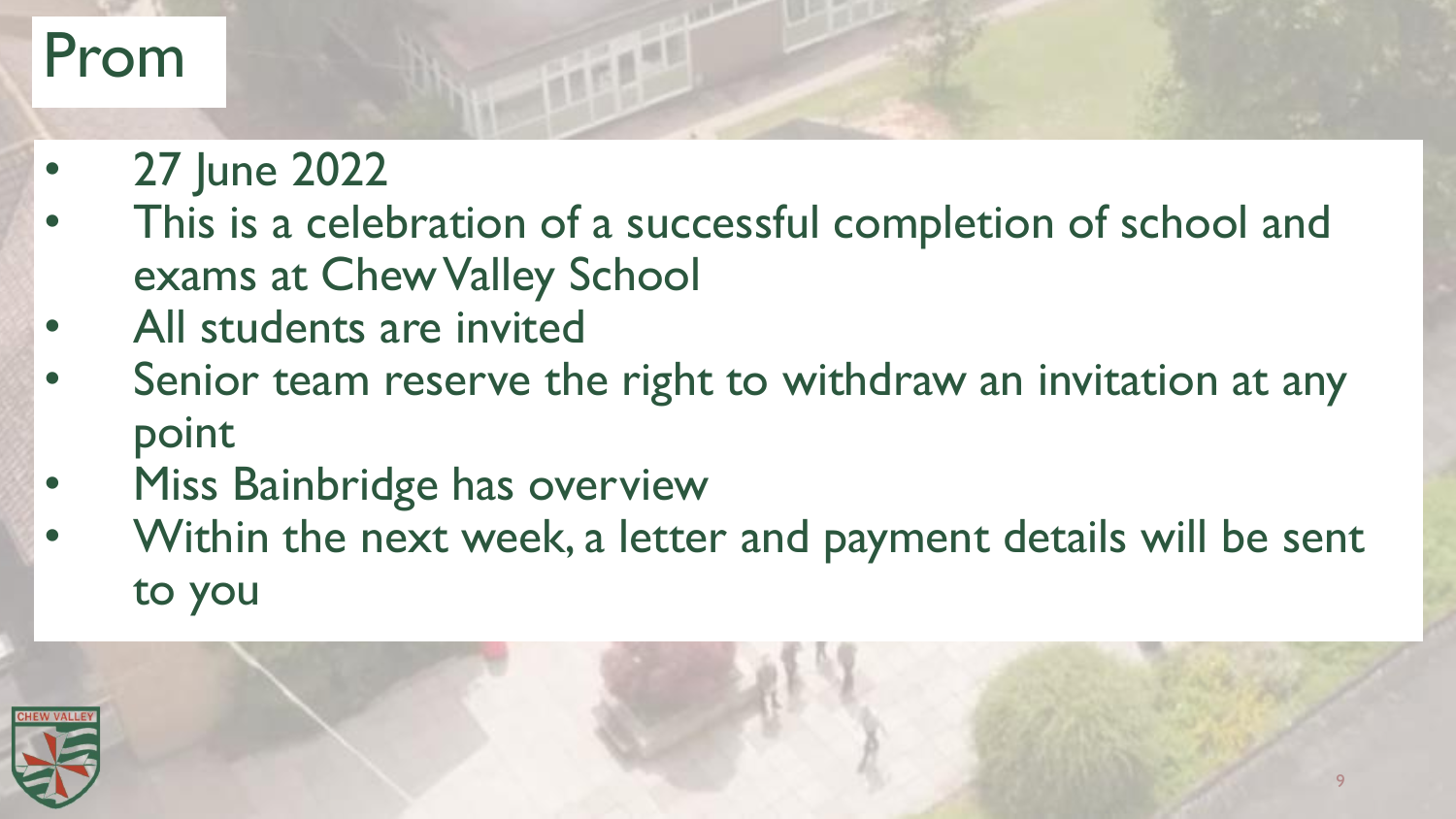## GCSE Results Day

- 25 August 2022
- Highly likely to be in person, on school grounds
- Timings and information will be sent to you in Term 6
- Results will also be sent via INSIGHT